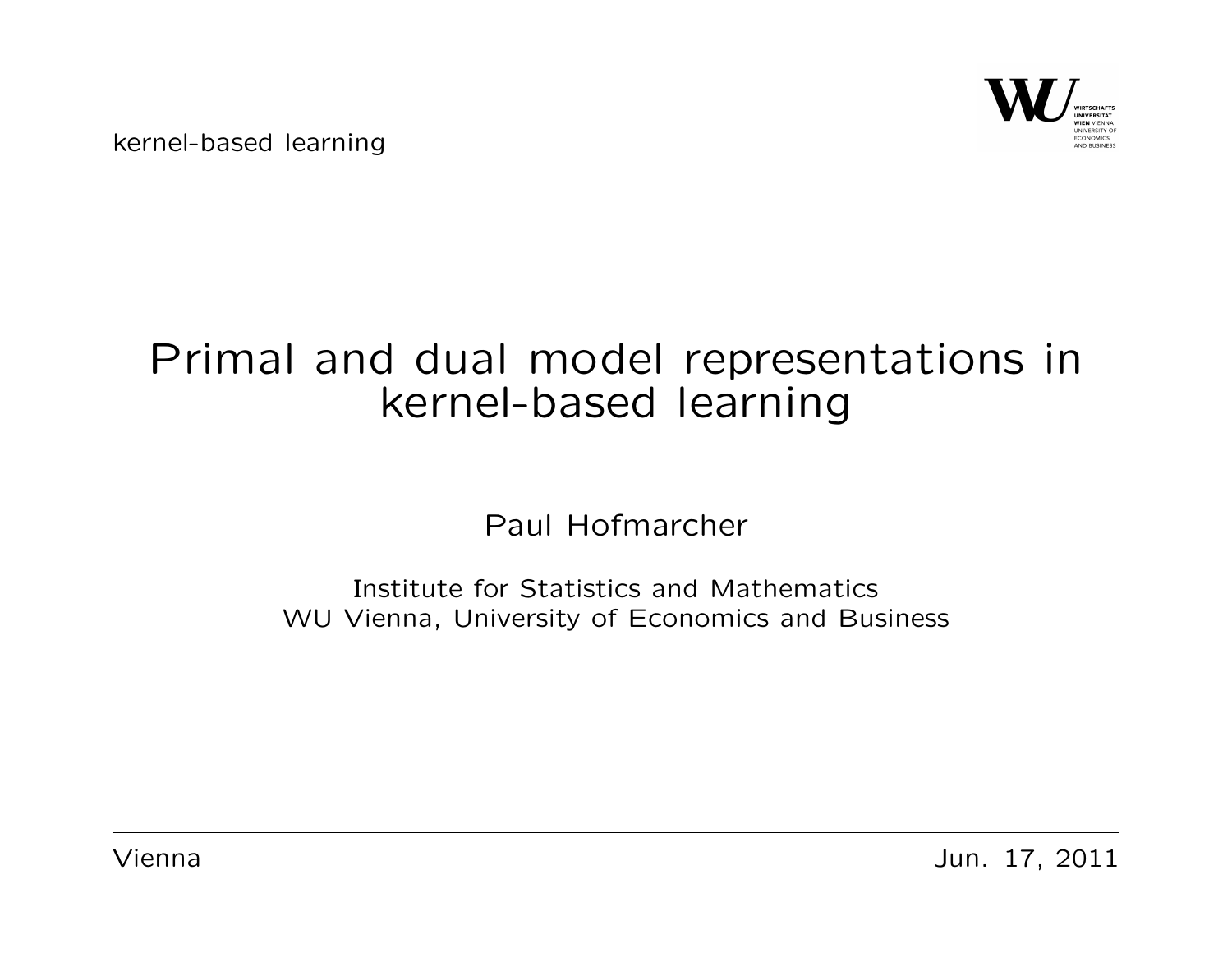#### Content I

- We want to discuss the role of primal and Lagrange dual model representations following Suykens and Alzate (2010). Hereby we discuss:
	- kernels,
	- Reproducing Kernel Hilbert Spaces (RKHS),
	- Support Vector Machines (SVM),
	- Least Square SVM,
	- Ridge Regression,
	- and Kernel PCA.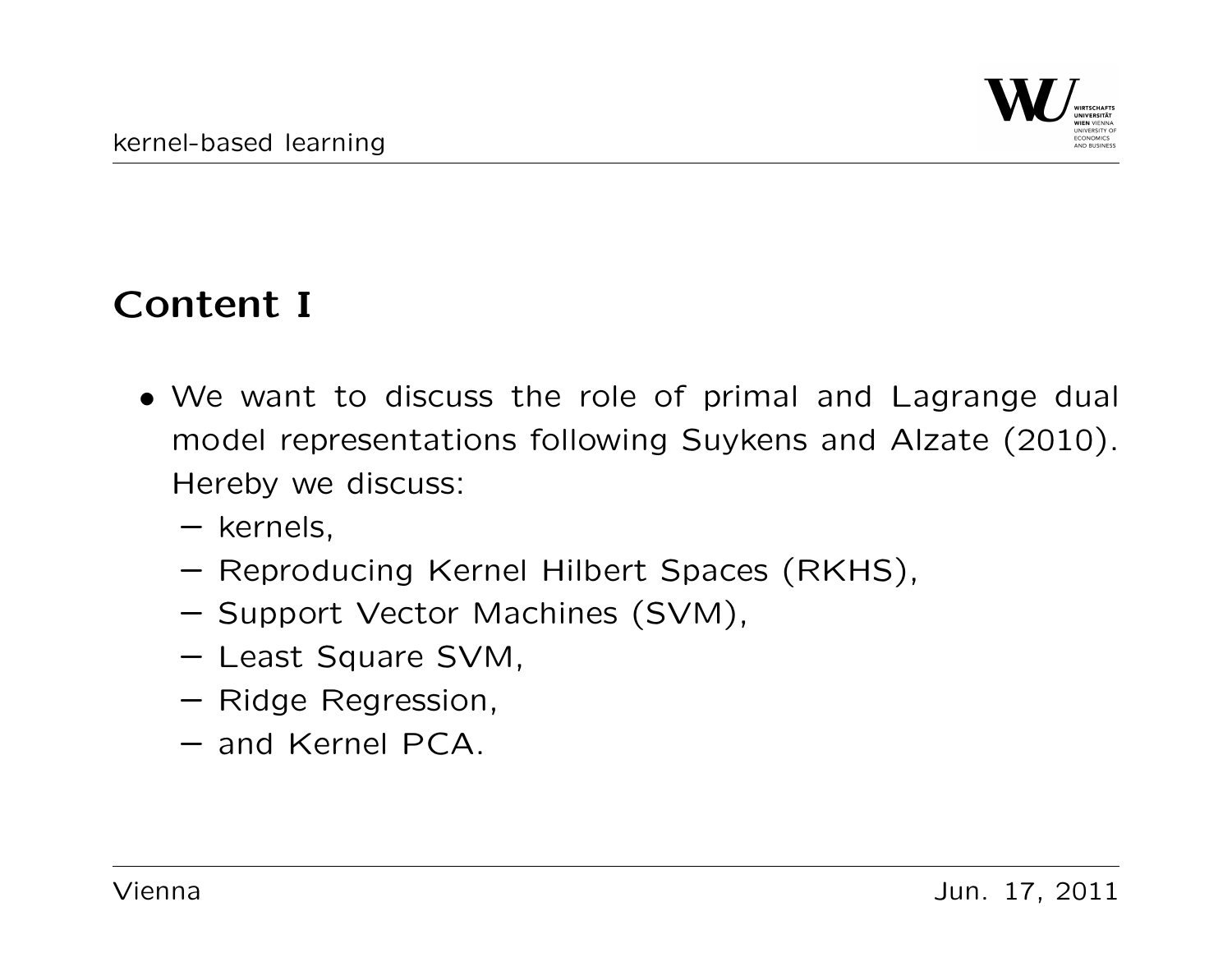## Kernels

• Let  $X$  be a (non-empty) set. A mapping

$$
k: \mathcal{X} \times \mathcal{X} \to \mathbb{R}, \ \ (x, x') \to k(x, x'), \qquad \qquad (1)
$$

is called a kernel if k is symmetric, i.e.,  $k(x, x') = k(x', x)$ 

- A kernel k is positive definite, if its Gram Matrix  $K_{i,j} :=$  $k(x_i, x_j)$  is positive definite  $\forall x.$
- The Cauchy-Schwarz inequality holds for p.d. kernels.
- Define a reproducing kernel map:

$$
\Phi: x \to k(\cdot, x), \tag{2}
$$

i.e., to each point  $x$  in the original space we associate a function  $k(\cdot, x)$ .

• Another way to characterize p.d. kernels on a compact set is via Mercer's Theorem.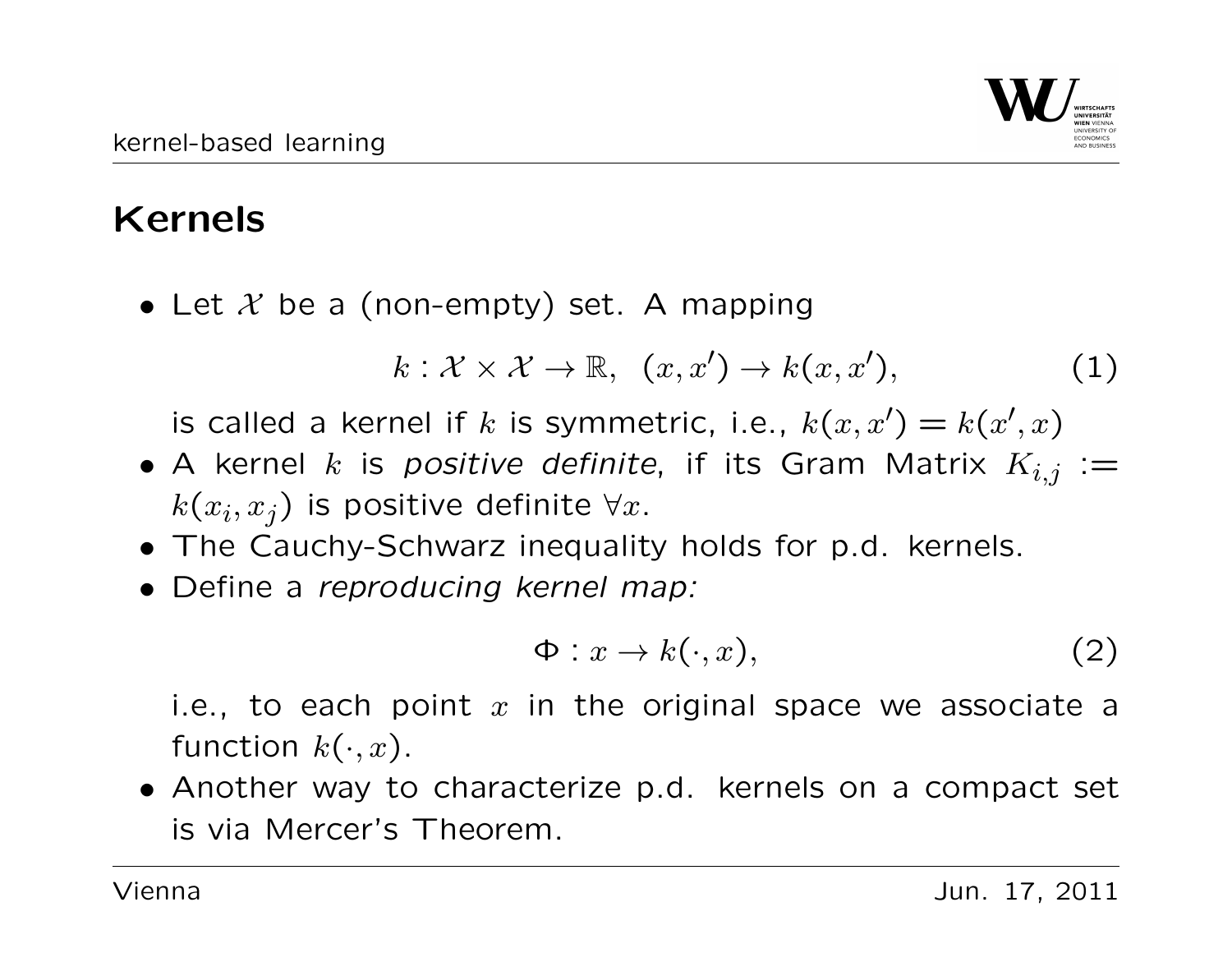#### Kernels II

- linear kernel:  $k(x, x') = \langle x, x' \rangle$ .
- Gaussian kernel: Each point  $x$  maps to a Gaussian distribution centered at that point.

$$
k(x, x') = e^{-\frac{||x - x'||^2}{2\sigma^2}}
$$
 (3)

- Linear combinations of kernels are kernels.
- Construct a vector space containing all linear combinations of functions  $k(\cdot, x)$ :

$$
f(\cdot) = \sum_{i} \alpha_i k(\cdot, x_i). \tag{4}
$$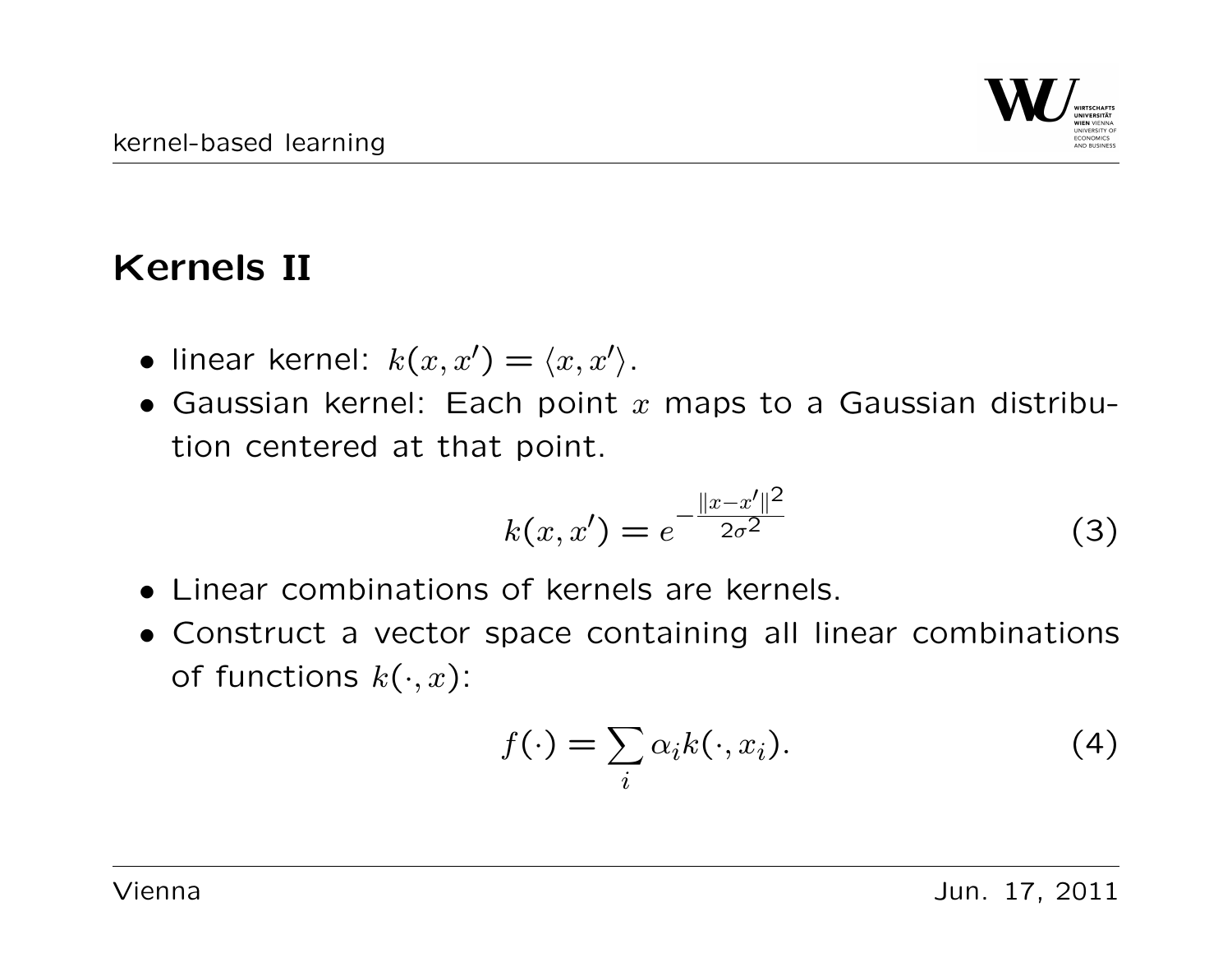

## Reproducing Kernel Hilbert Spaces (RKHS)

- $k(\cdot, \cdot)$  is a reproducing kernel of a Hilbert space H if  $\forall f \in \mathcal{H}$ ,  $f(x) = \langle k(x, \cdot), f(\cdot) \rangle$
- A RKHS is a Hilbert space  $H$  with a reproducing kernel whose span is dense in  $H$ .
- Construct a vector space via

$$
\{f(\cdot) = \sum_{i=1}^{n} \alpha_i k(\cdot, x_i) : n \in \mathbb{N}, x_i \in \mathcal{X}, \alpha_i \in \mathbb{R}\}
$$
 (5)

and define  $\langle f, g\rangle = \sum_{i,j} \alpha_i\beta_j k(x_j, x_i)$ 

 $\bullet$  Note that  $\langle f, k(\cdot, x) \rangle = \sum_i \alpha_i k(x, u_i) = f(x)$ , i.e.,  $k$  has the reproducing property.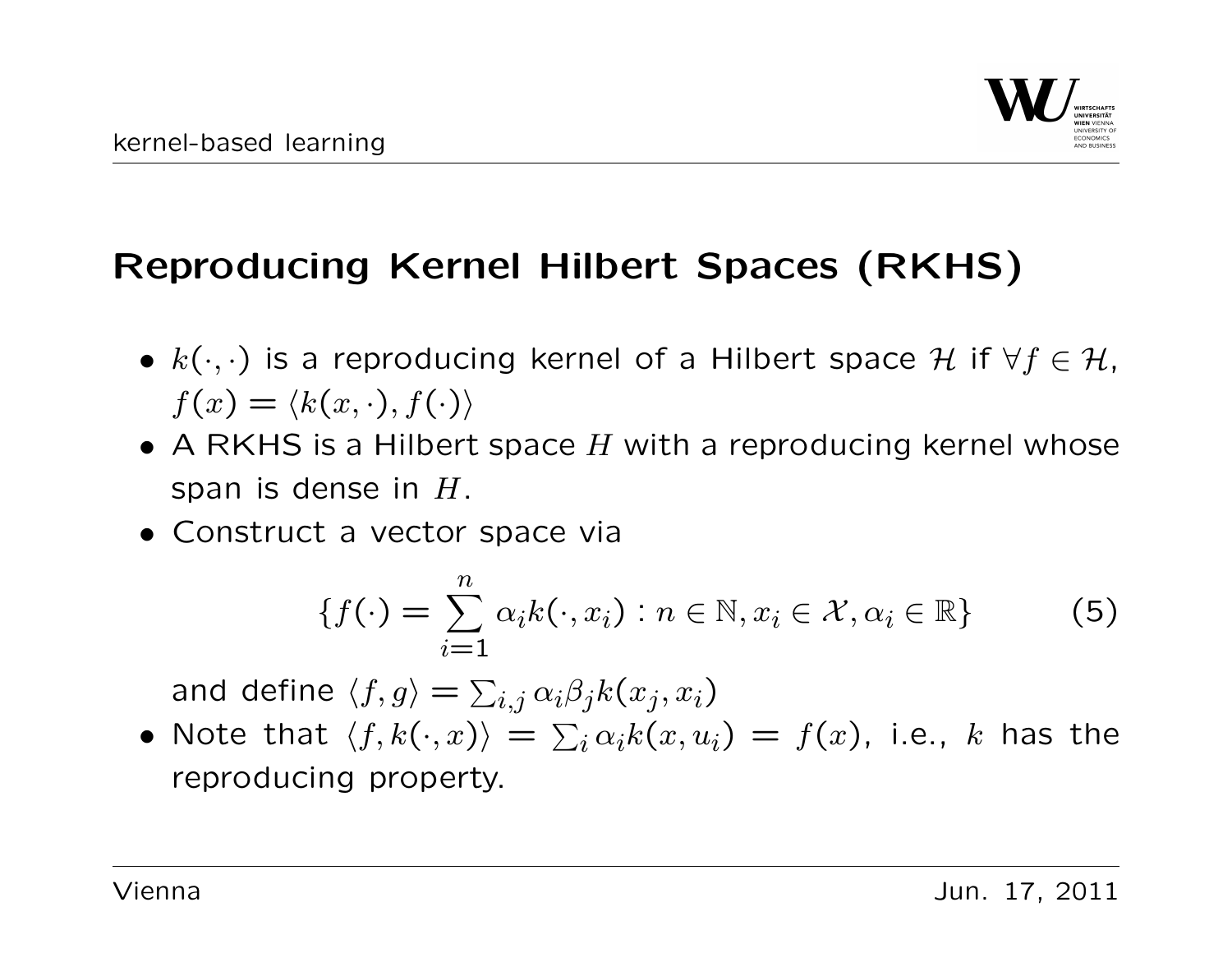# RKHS II

Given a training data set  $\{(x_i, y_i)_{i=1}^N\}$  of  $N$  training data, with  $x_i \in \mathbb{R}^d$  and  $y_i \in \mathbb{R}$ . Find a function f that minimizes

$$
\min_{f} \frac{1}{N} \sum_{i=1}^{N} L(y_i, f(x_i)) + \nu \|f\|_{K}^{2}
$$
 (6)

- $L(\cdot, \cdot)$  denotes the chosen loss function and  $||f||_K$  the norm in the RKHS  $H$  defined by kernel K.
- $\bullet$   $\nu$  cost parameter.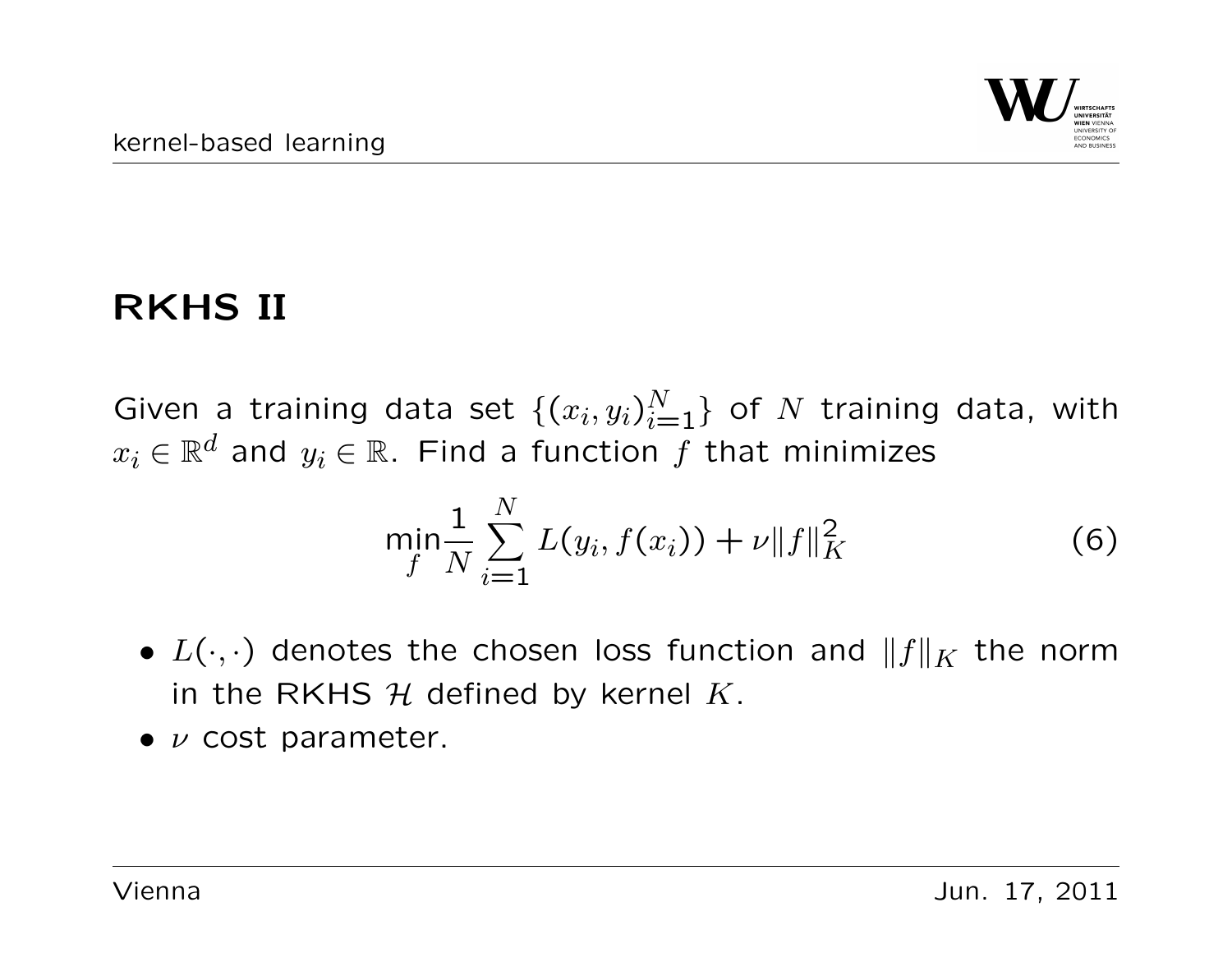## RKHS III

- $f$  belongs to  $H$ .
- For any convex loss function  $L$  the solution of 6 has the form (representer Theorem, Kimeldorf & Wahba, 1971 )

$$
f(x) = \sum_{i=1}^{N} \alpha_i K(x, x_i)
$$
 (7)

• The model has the reproducing property

$$
f(x) = \langle f, K(x, \cdot) \rangle_K \tag{8}
$$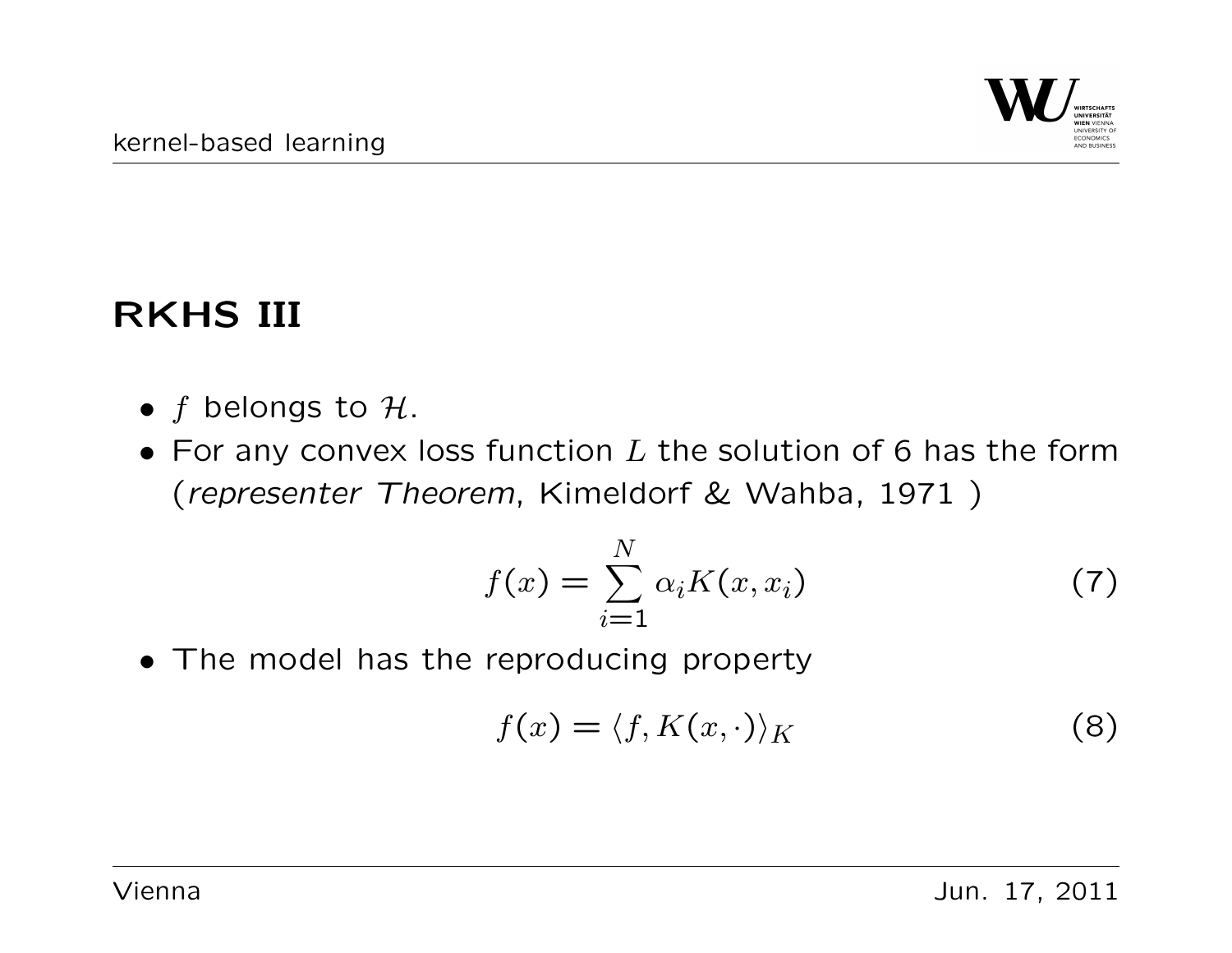# Loss functions

- Plugging-In different loss functions one obtains:
	- regularization network:

$$
L(y, f(x)) = (y - f(x))^2
$$
 (9)

– support vector regression:

$$
L(y, f(x)) = |y - f(x)|_{\epsilon}
$$
 (10)

– SVM classification:

$$
L(y, f(x)) = [1 - yf(x)]_{+}
$$
 (11)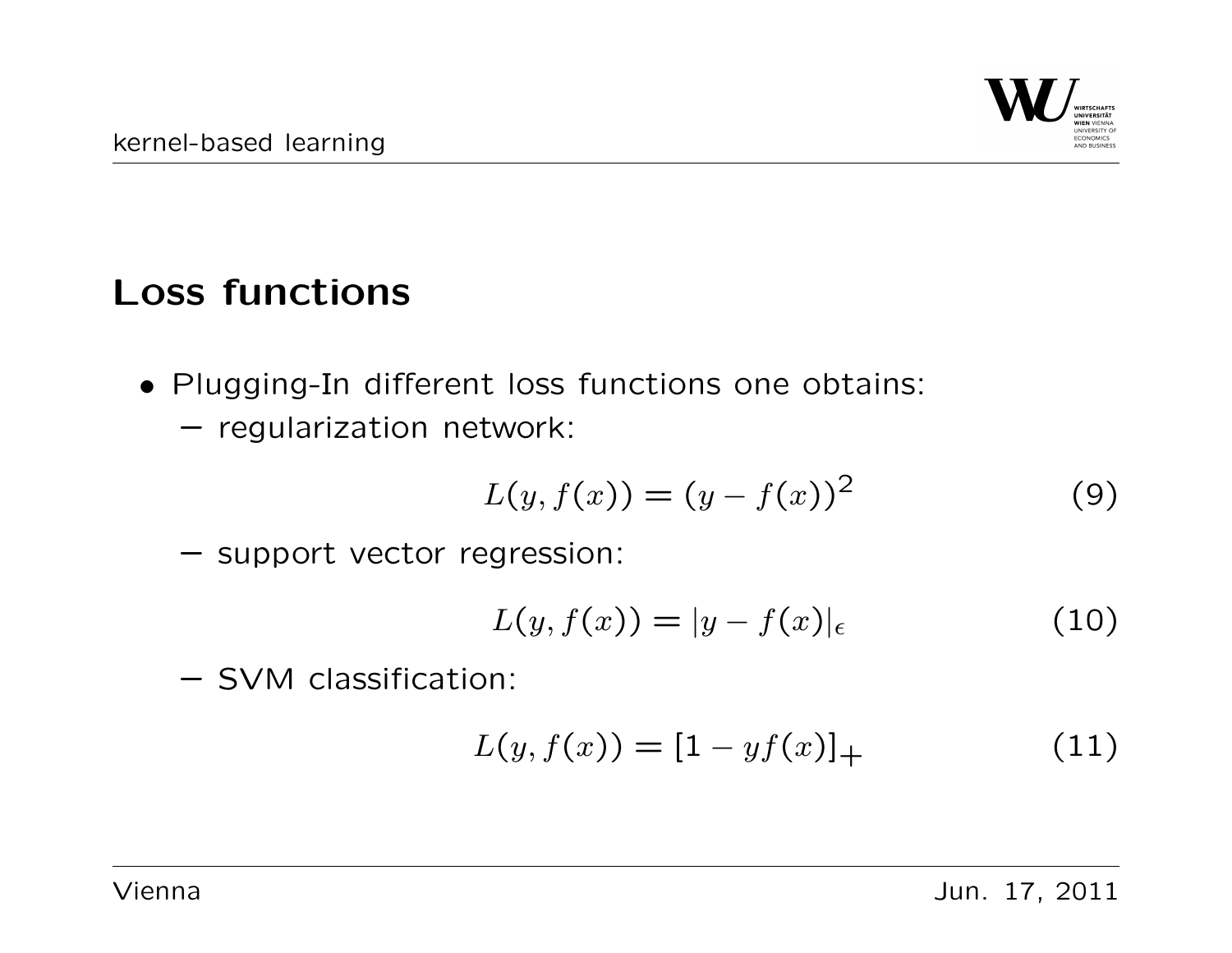#### Loss functions II

- $|\cdot|_{\epsilon}$  denotes the  $\epsilon$ -insensitive loss function with  $\epsilon \geq 0$ . For  $|y - f(x_i)| \leq \epsilon$  it is set to 0. Otherwise it is  $|y - f(x_i)| - \epsilon$ .
- This result in a sparse solution, meaning that many  $\alpha_i$  are 0. For  $\epsilon = 0$  it corresponds to an  $L_1$  estimator.
- Regularization constant  $\nu$  controls the bias-variance tradeoff. For  $\nu$  to small, might result in overfitting the data, while  $\nu$  to large might give inflexible models.
- Usually  $\nu$  is estimated via cross validation.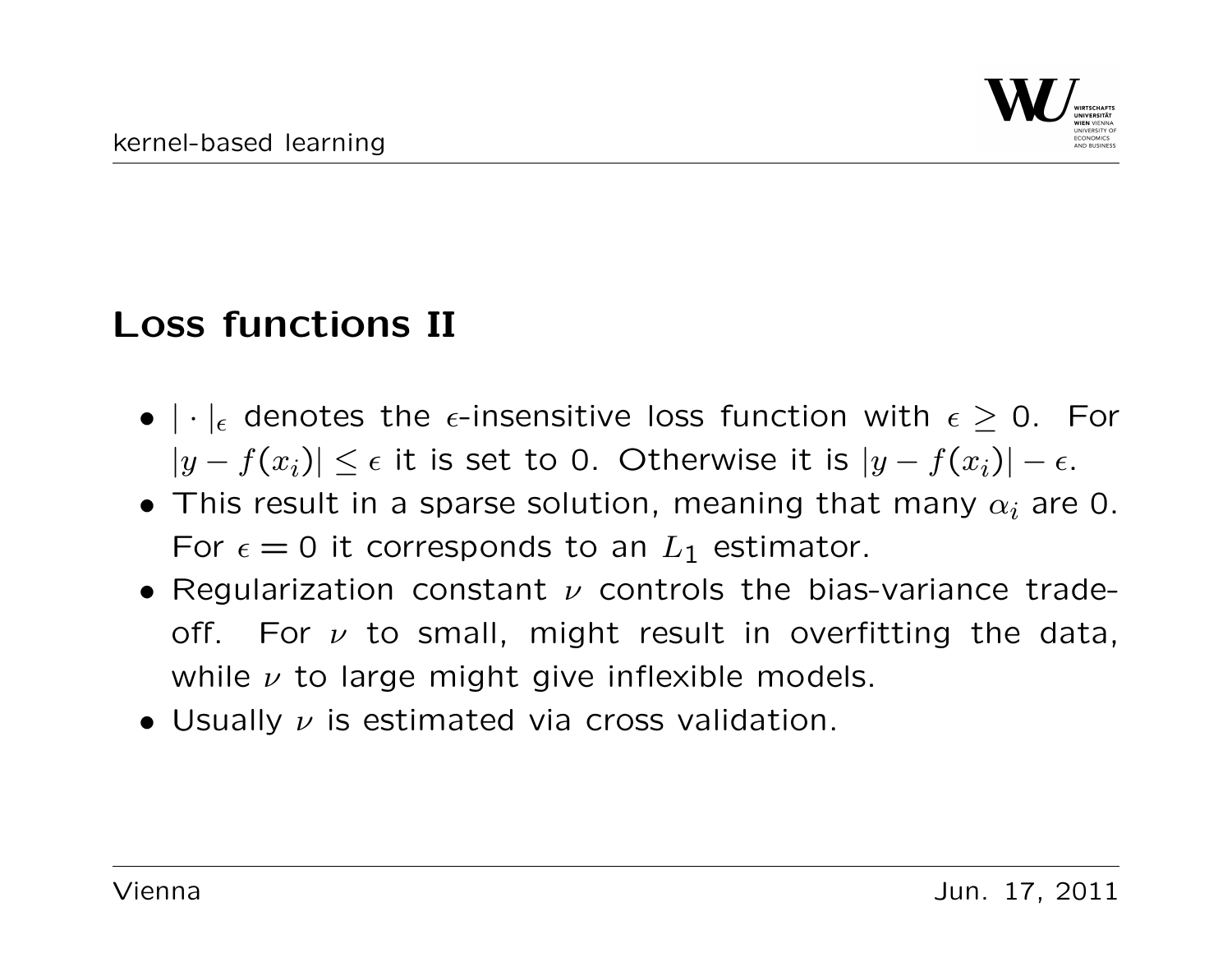#### Support Vector Classifiers

- a feature map  $\phi(\cdot)$  :  $\mathbb{R}^d \to \mathbb{R}^{n_d}$  maps the data from input space to higher dimensional space.
- The classifier model corresponds to

$$
\hat{y} = sign[\sum_{i=1}^{n_h} w_j \phi_j(x) + b]. \tag{12}
$$

• feature map is usually not explicitly defined at the beginning, but implicitly through a p.d. kernel.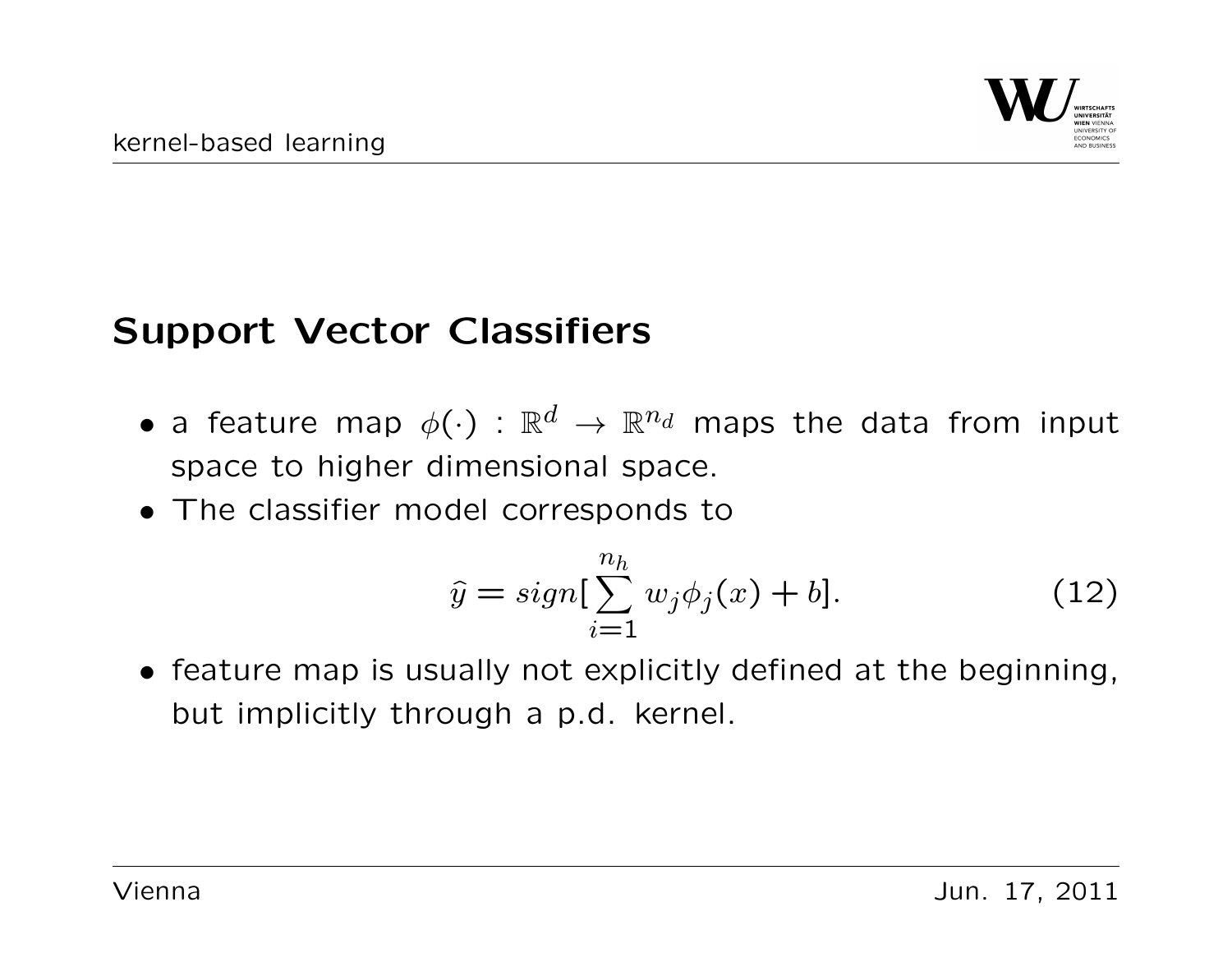#### Support Vector Classifiers II

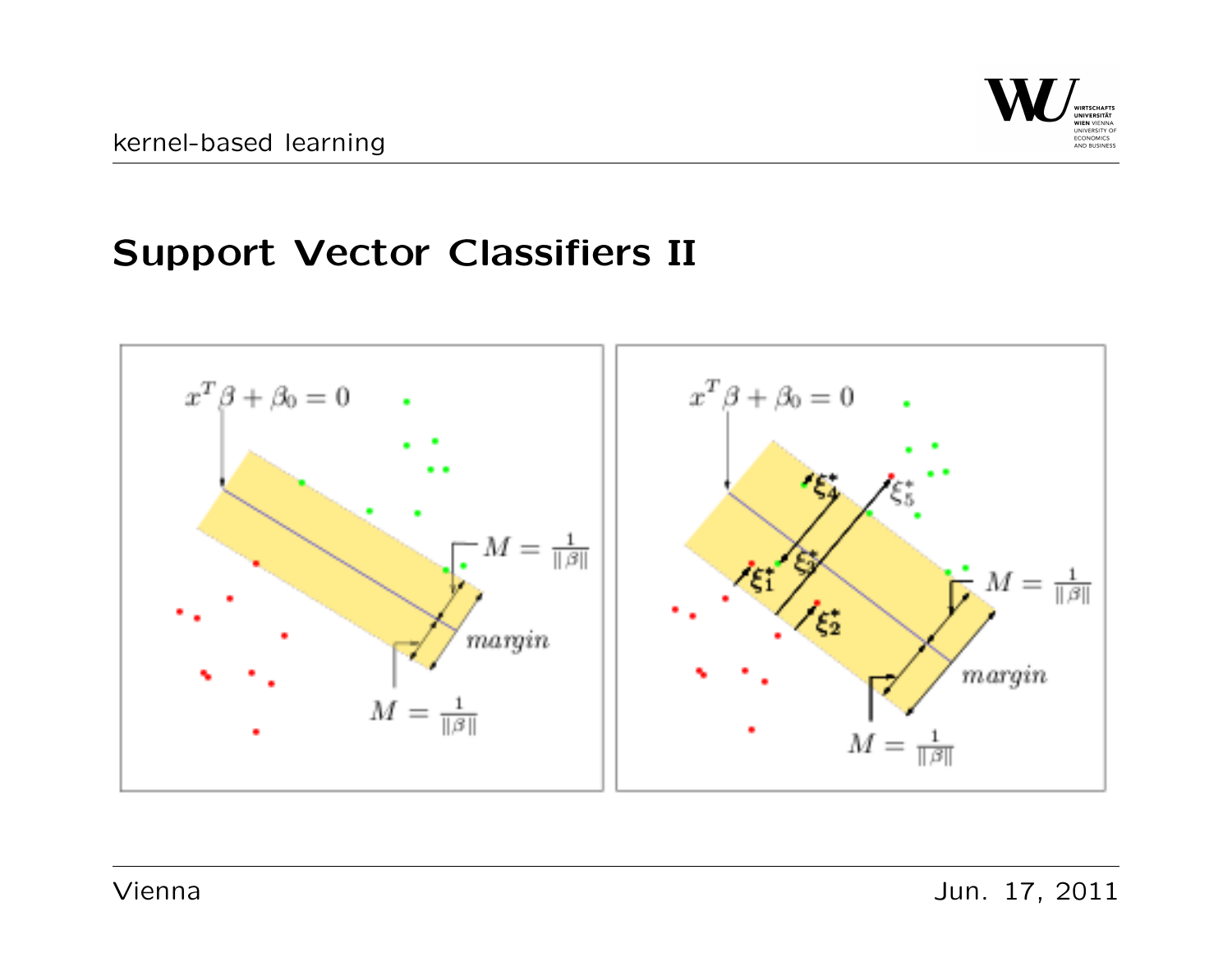

#### Support Vector Classifiers, Primal vs. dual

• The Primal problem is stated as:

$$
\min_{w,\beta,\xi} 0.5w^T w + c \sum_i \xi_i,\tag{13}
$$

s.t. 
$$
y_i(\phi(x_i)^T w + \beta) \ge 1 - \xi_i
$$
,  $\xi_i \ge 0 \forall i$ ,

• The dual Problem:

$$
\max_{\alpha} -0.5 \sum_{i,j=1}^{N} y_i y_j K(x_i, x_j) \alpha_i \alpha_j + \sum_{j=1}^{N} \alpha_j, \qquad (14)
$$
  
s.t. 
$$
\sum_{i=1}^{N} \alpha_i y_i = 0 \quad 0 \le \alpha_i \le c_i \forall i
$$

Vienna Jun. 17, 2011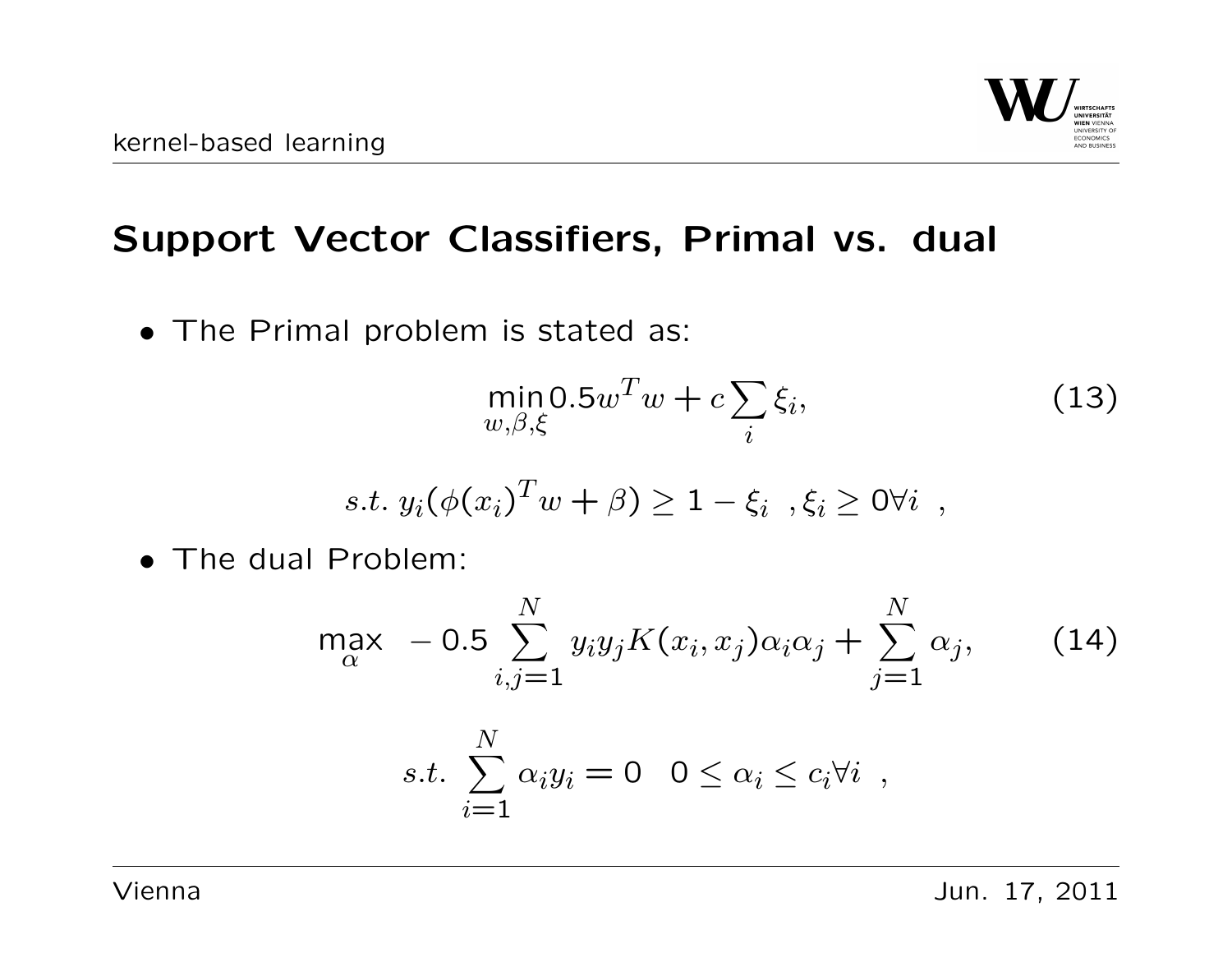

#### Support Vector Classifiers, Primal vs. dual II

• where we have to use a p.d. kernel, satisfying

$$
K(x, z) = \langle \phi(x)^T \phi(z) \rangle = \sum_{j=1}^{n_d} \phi_j(x) \phi_j(z) \tag{15}
$$

for any pair  $x, z \in \mathbb{R}^d$  (kernel trick).

• From optimality conditions we get  $w=\sum_{i=1}^N \alpha_i y_i \phi(x_i)$ , such that

$$
\hat{y} = sign[\sum_{i \in \mathbb{S}\mathbb{V}} \alpha_i y_i K(x, x_i) + b] \tag{16}
$$

• where SV denotes the set of support vectors.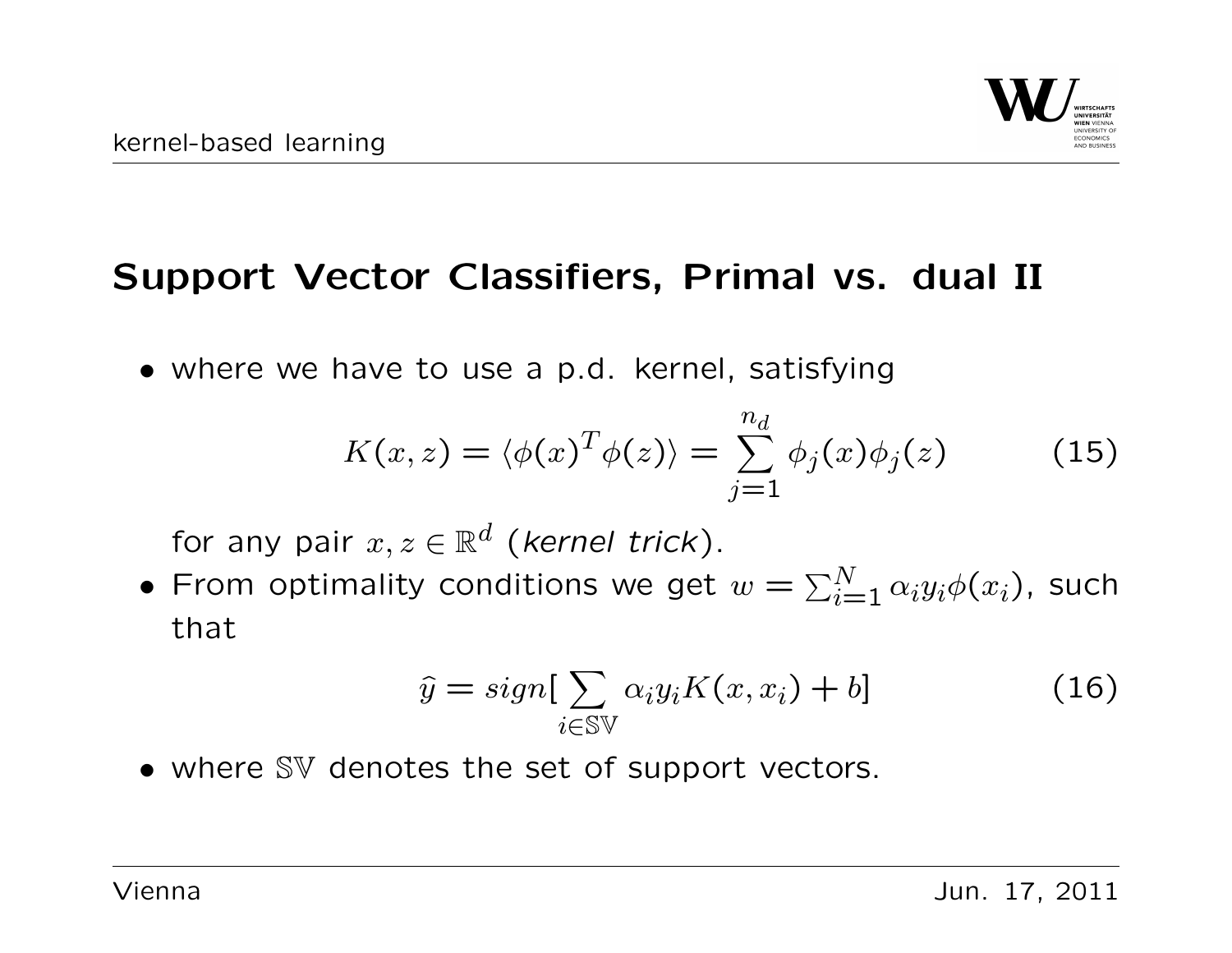#### Support Vector Classifiers

- One can read equation 15 in two ways: left to right and right to left:
- left to right: One fixes the choice of the p.d. kernel. This guarantees the existence of an underlying feature map. So one does not know an explicit expression of the feature map.
- From right to left: One may also explicitly define a feature map and obtains the kernel via  $K(x, z) = \phi(x)^T \phi(z)$ .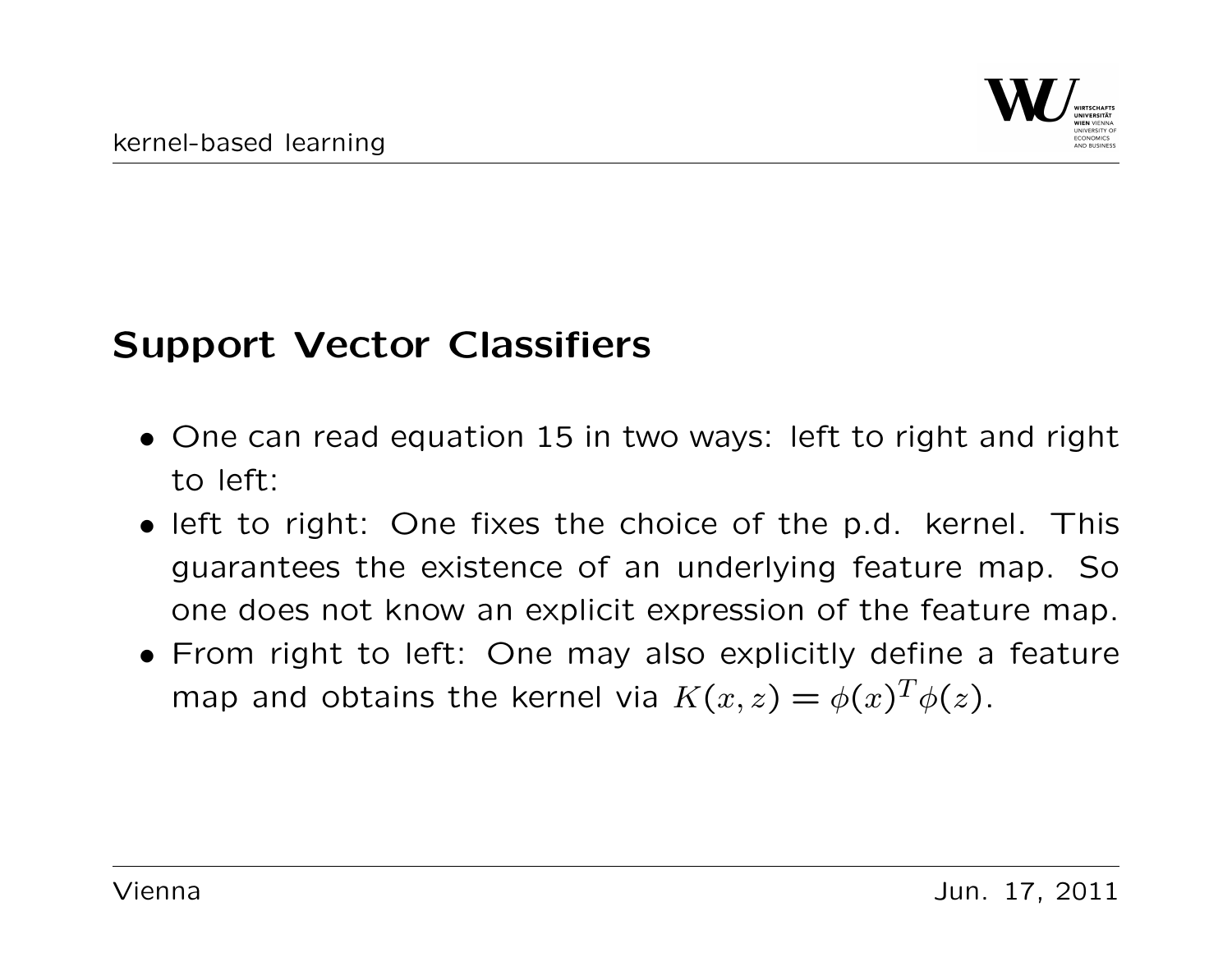## LS-SVM core models

- Least square support vector machine works with equality constraints instead of inequality constraints and an  $L_2$  loss function.
- characterizing the conditions for optimality becomes simpler.
- possible to extend methodology to a wide range of problems.
- it captures the simple essence while still providing high performant models.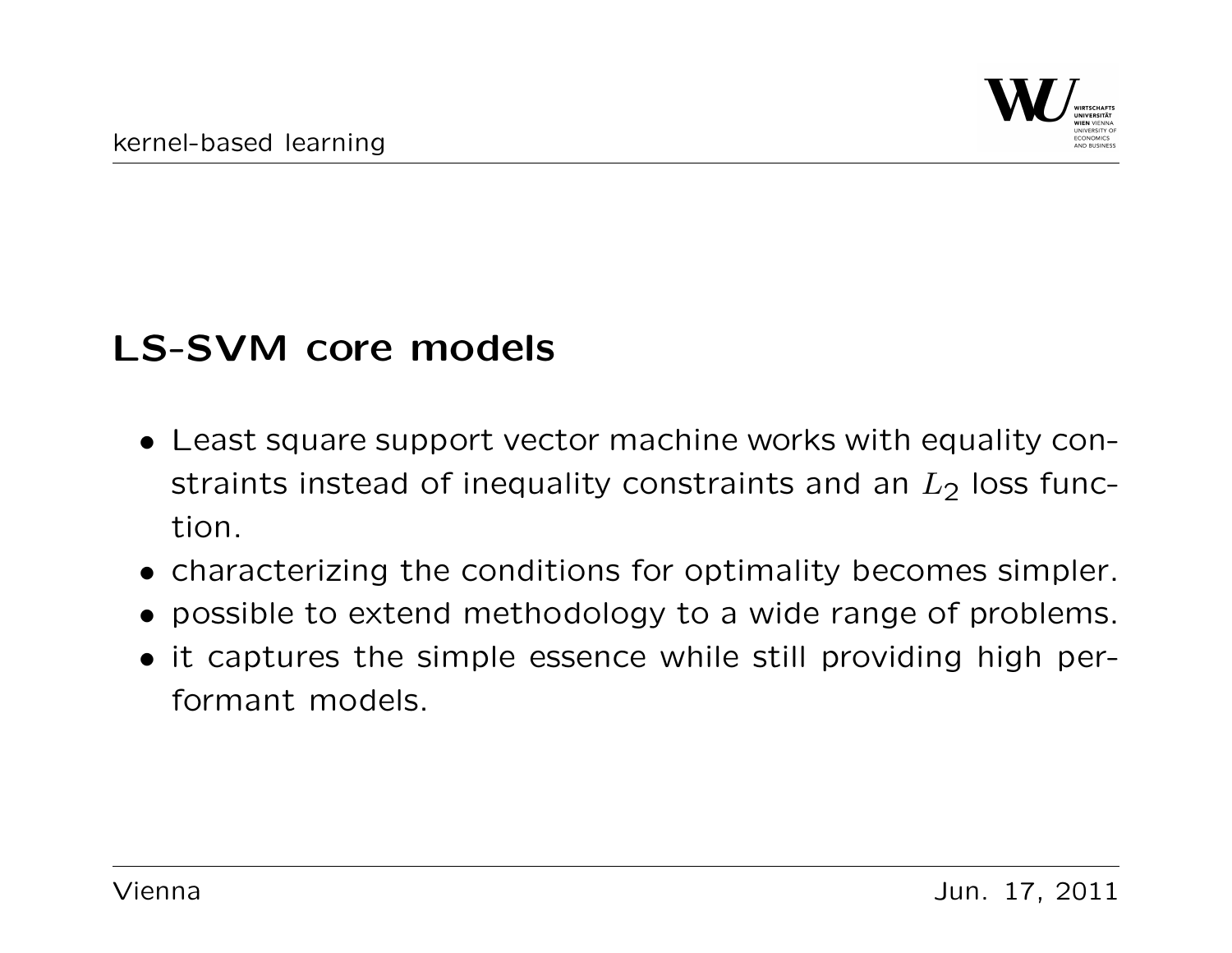## LS-SVM

• LS-SVM is formulated as:

$$
\min_{w,b,e_i} 0.5w^t w + \gamma 0.5 \sum_{i=1}^N e_i^2, \tag{17}
$$

$$
s.t. y_i(\phi(x_i)^T w + b) = 1 - e_i \ \forall i ,
$$

- Rewriting this into a Lagrangian problem with coefficients  $\alpha_i$ and eliminating  $e, w$  one gets a square linear system.
- The classifier in the dual space has the form

$$
\hat{y} = sign[\sum_{i \in N} \alpha_i y_i K(x, x_i) + b]
$$
\n(18)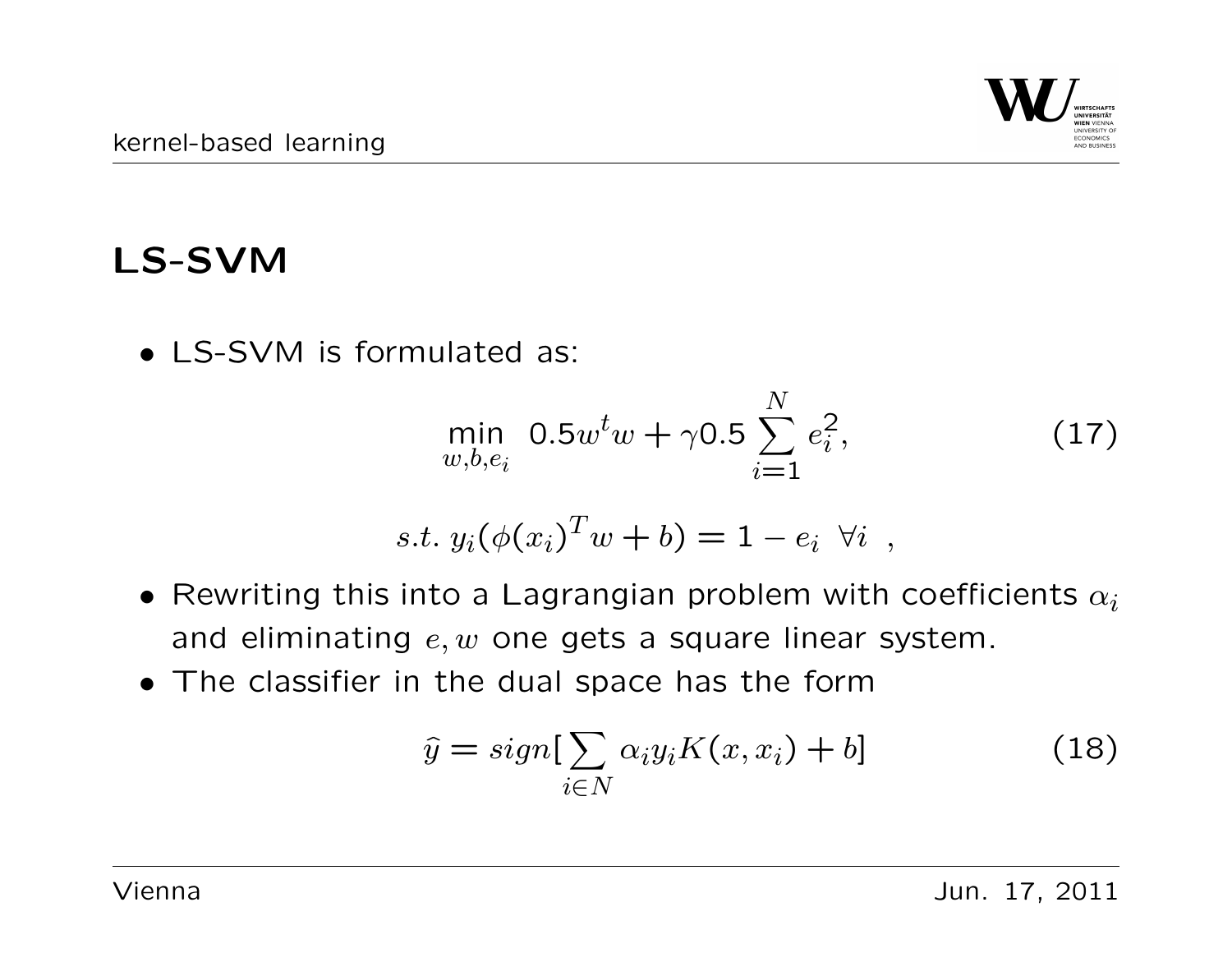## LS-SVM II

• From optimality conditions yield:

$$
w = \sum_{k=1}^{N} \alpha_k y_k \phi(x_k)
$$
 (19)

$$
\sum_{k=1}^{N} \alpha_k y_k = 0 \tag{20}
$$

$$
\alpha_k = \gamma e_k \tag{21}
$$

$$
y_k[w^t \phi(x_k) + b] - 1 + e_k = 0 \tag{22}
$$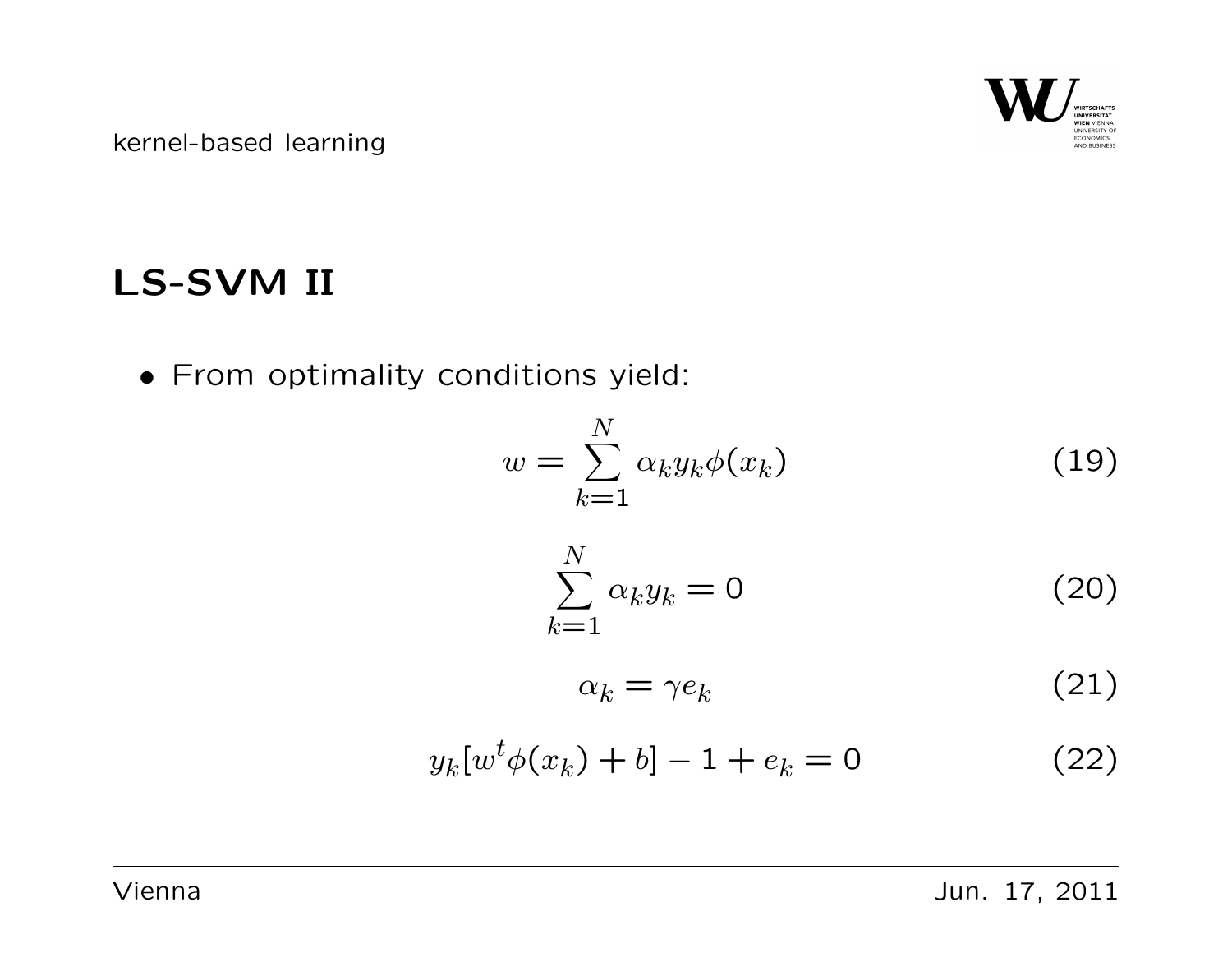

# LS-SVM III

• Elimination of  $w$  and  $e$  results in:

$$
\left[\begin{array}{c|c} 0 & y^T \\ y & \Omega + I/\gamma \end{array}\right] \left[\begin{array}{c} b \\ \alpha \end{array}\right] = \left[\begin{array}{c} 0 \\ 1_N \end{array}\right] \tag{23}
$$

• Now we apply the kernel rick to the matrix  $\Omega := Z^T Z$ , with

$$
\Omega_{kl} = y_k y_l \phi(x_k)^T \phi(x_l) = y_k y_l K(x_k, x_l)
$$

• For any point  $x^* \in \mathcal{R}^d$  we get

$$
(D: ) \ \hat{y^*} = sign[\sum_{i=1}^N \alpha_i y_i K(x^*, x_i) + b] \tag{24}
$$

Vienna Jun. 17, 2011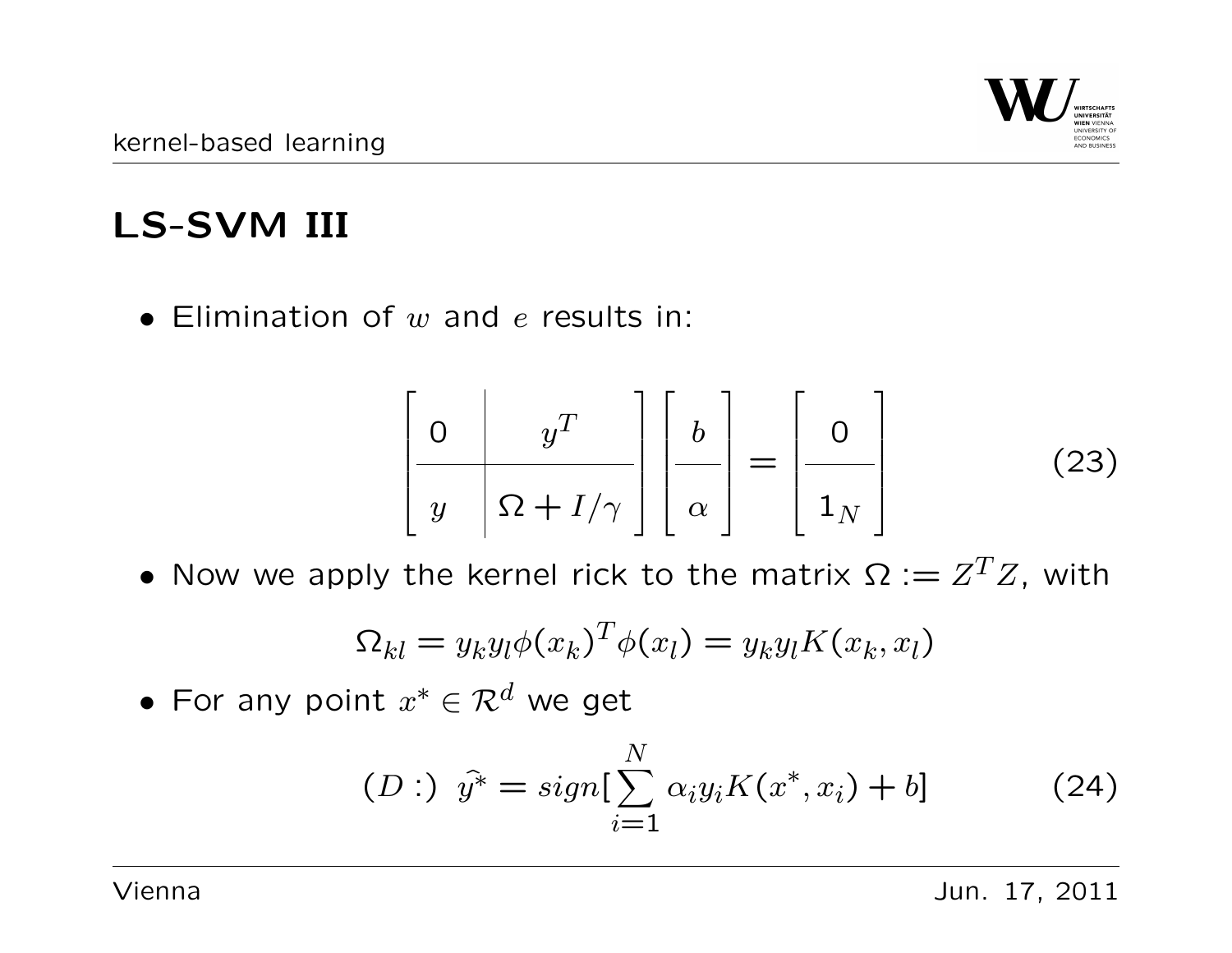

## Ridge Regression

• In a similar way one can perform ridge regression in the feature space with additional bias term  $b$ 

$$
\min_{w,b,e_i} 0.5w^t w + \gamma 0.5 \sum_{i=1}^N e_i^2, \tag{25}
$$

$$
s.t. y_i = \phi(x_i)^T w + b + e_i \ \forall i ,
$$

- The corresponding primal and dual model representations are:
- Primal:

$$
\hat{y} = w^T \phi(x) + b \tag{26}
$$

• Dual:

$$
\hat{y} = \sum_{i \in N} \alpha_i K(x, x_i) + b \tag{27}
$$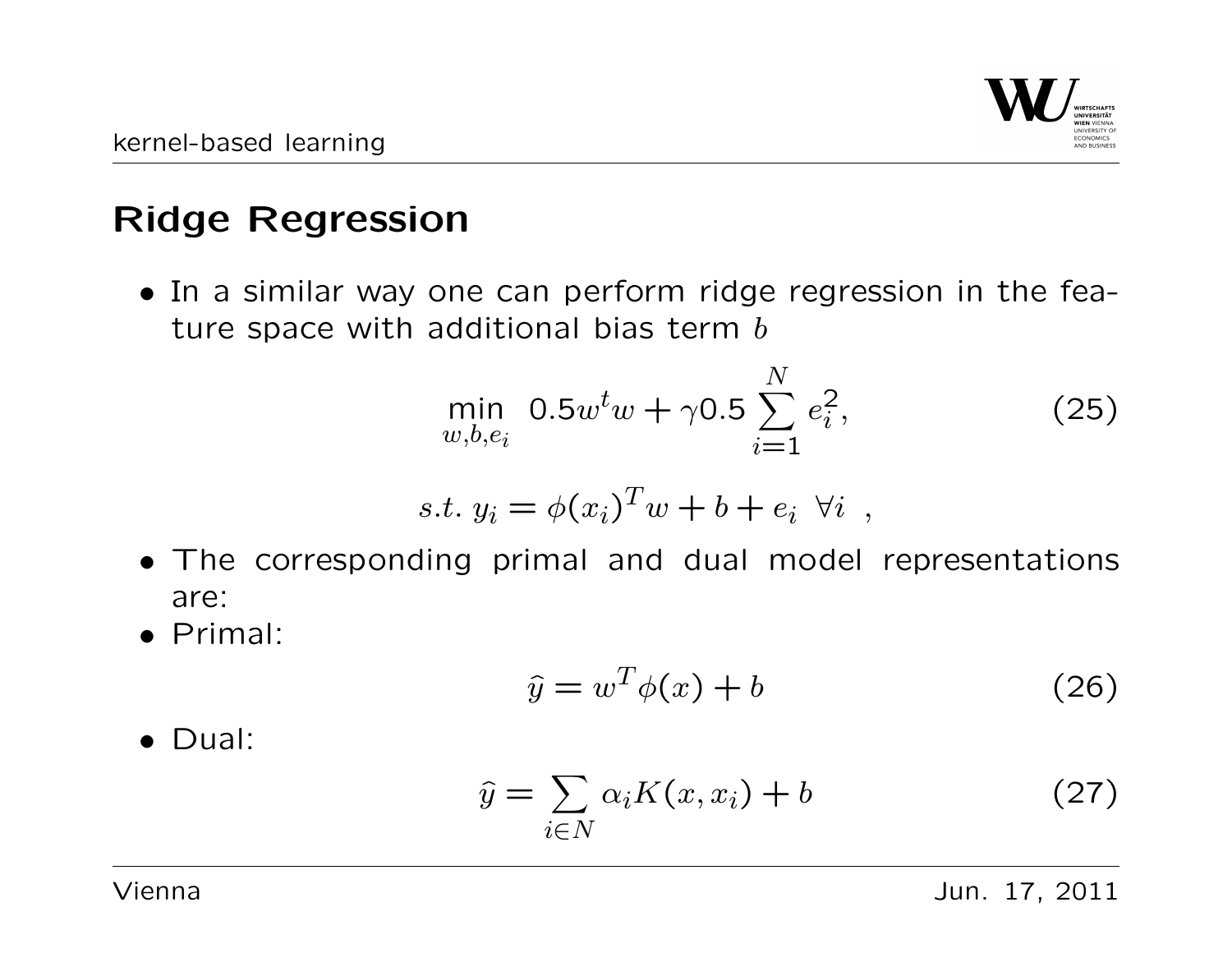

## Kernel Principal Component Analysis I

• Perform PCA for covariance matrix

$$
\bar{C} = \frac{1}{l} \sum_{j=1}^{l} \phi(x_j) \phi(x_j)^T
$$
\n(28)

- find eigenvalues  $\lambda \geq 0$  and eigenvectors  $V \in \mathcal{H}$  satisfying  $\lambda V = \bar{C}V$
- We know that all solutions lie in the span of  $\phi(x_1), \ldots, \phi(x_l)$ .
- There exist coefficients  $\alpha_1, \ldots, \alpha_l$  such that

$$
V = \sum_{i=1}^{l} \alpha_i \phi(x_i), \qquad (29)
$$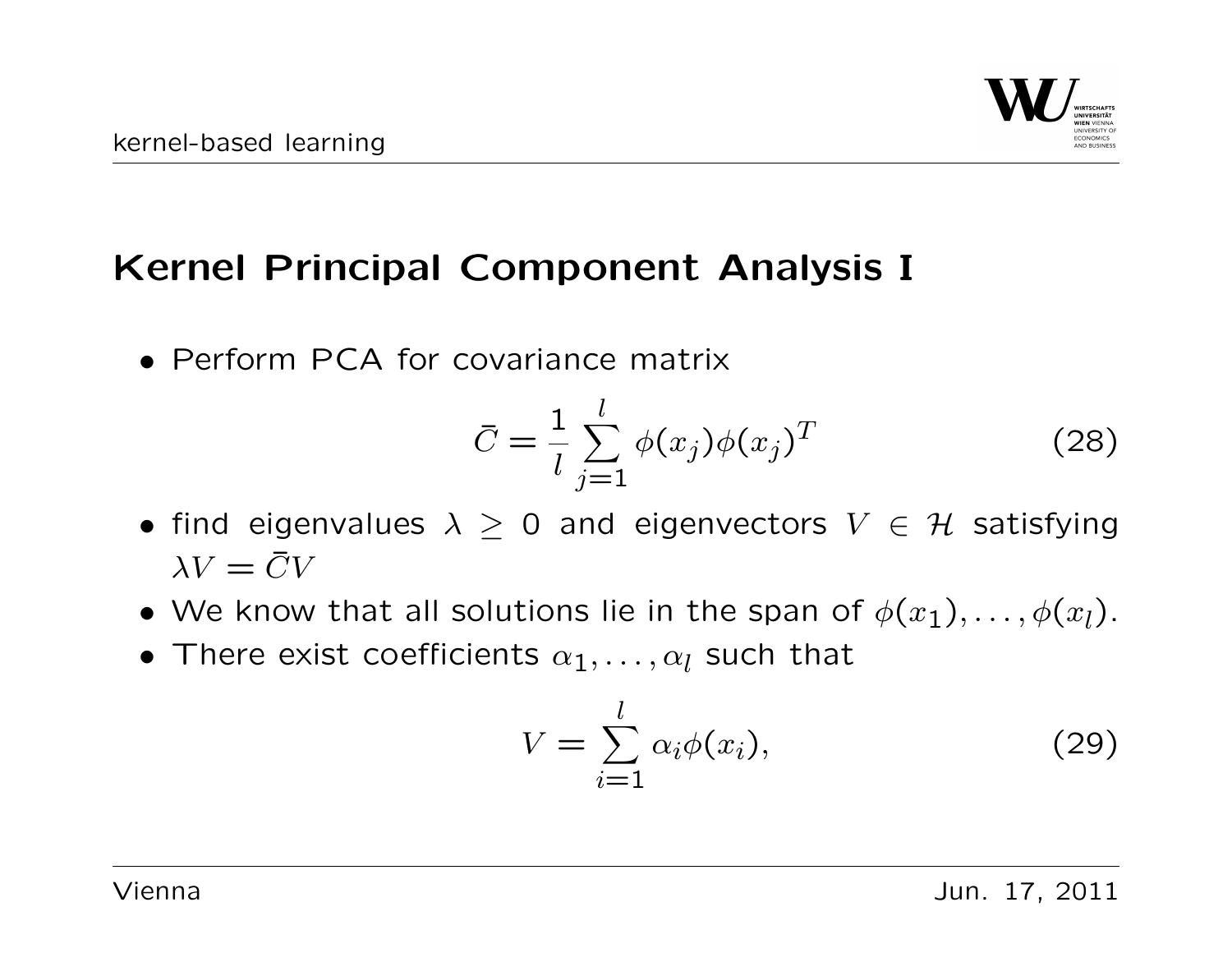# KPCA II

• Kernel PCA can be obtained as the dual problem of the following LS-SVM formulation:

$$
\max_{w,b,e_i} -0.5w^t w + \gamma 0.5 \sum_{i=1}^N e_i^2, \qquad (30)
$$

 $\sim$ 

$$
s.t. e_i = \phi(x_i)^T w + b \ \forall i ,
$$

- The corresponding primal and dual model representations are:
- Primal:

$$
\hat{e} = w^T \phi(x) + b \tag{31}
$$

• Dual:

$$
\hat{e} = \sum_{i \in N} \alpha_i K(x, x_i) + b \tag{32}
$$

Vienna Jun. 17, 2011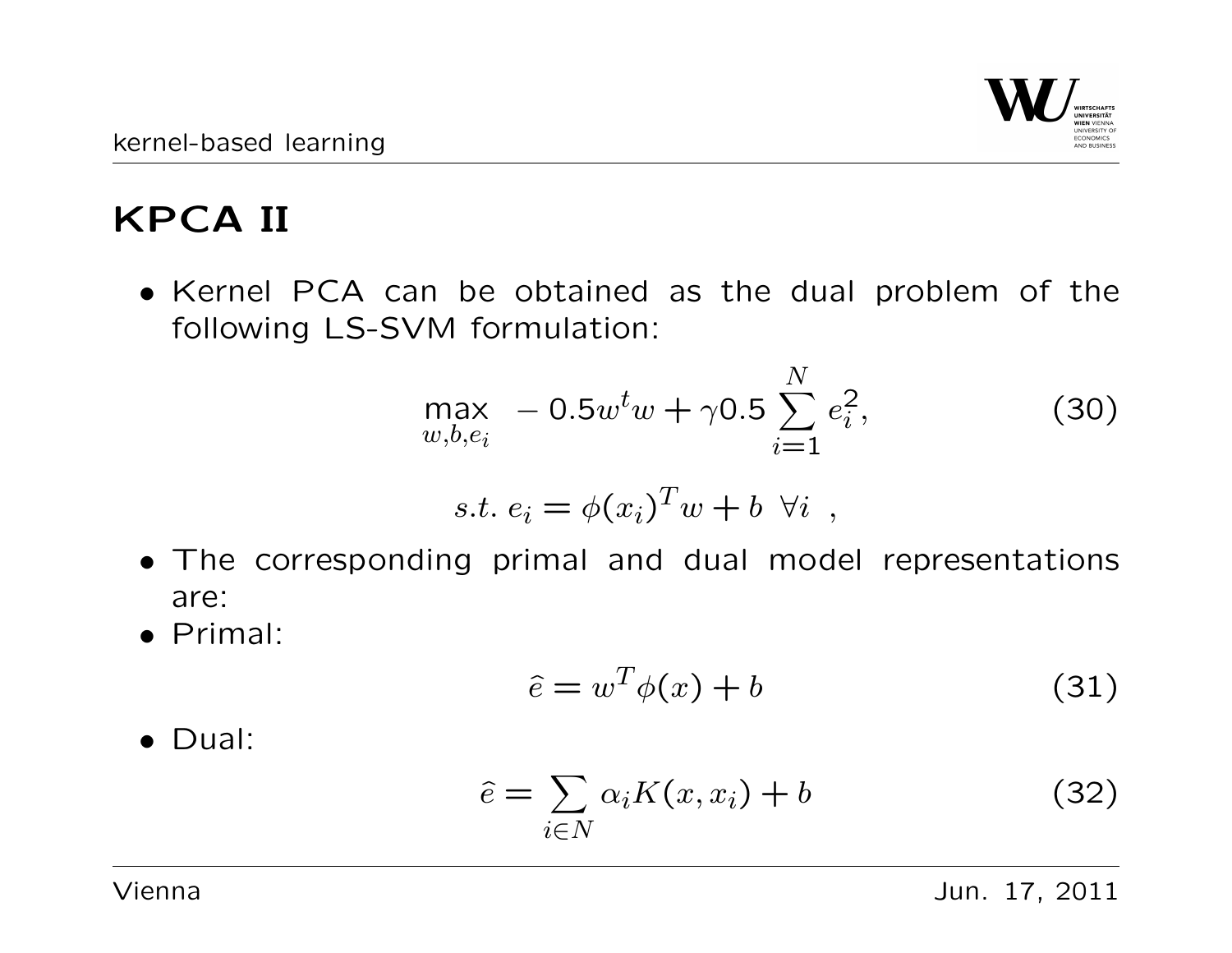# KPCA III

• The problem in the Lagrangian multipliers  $\alpha_i$  related to the constraints is then given by:

$$
\Omega \alpha = \lambda \alpha \ \Omega_{ij} = (\phi(x_i) - \hat{\mu_{\phi}})(\phi(x_j) - \hat{\mu_{\phi}}) \tag{33}
$$

- Equation 30 describes the pool of of all candidate components. EV which are a solution of 33 lead to a value zero for  $-0.5w^tw + \gamma 0.5 \sum_{i=1}^{N} e_i^2$  $\frac{2}{i}$ .
- Relevant Components: Component corresponding to  $\lambda_{max}$ results in maximizing  $\gamma$ 0.5 $\sum_{i=1}^N e_i^2$  $\frac{2}{i}$ .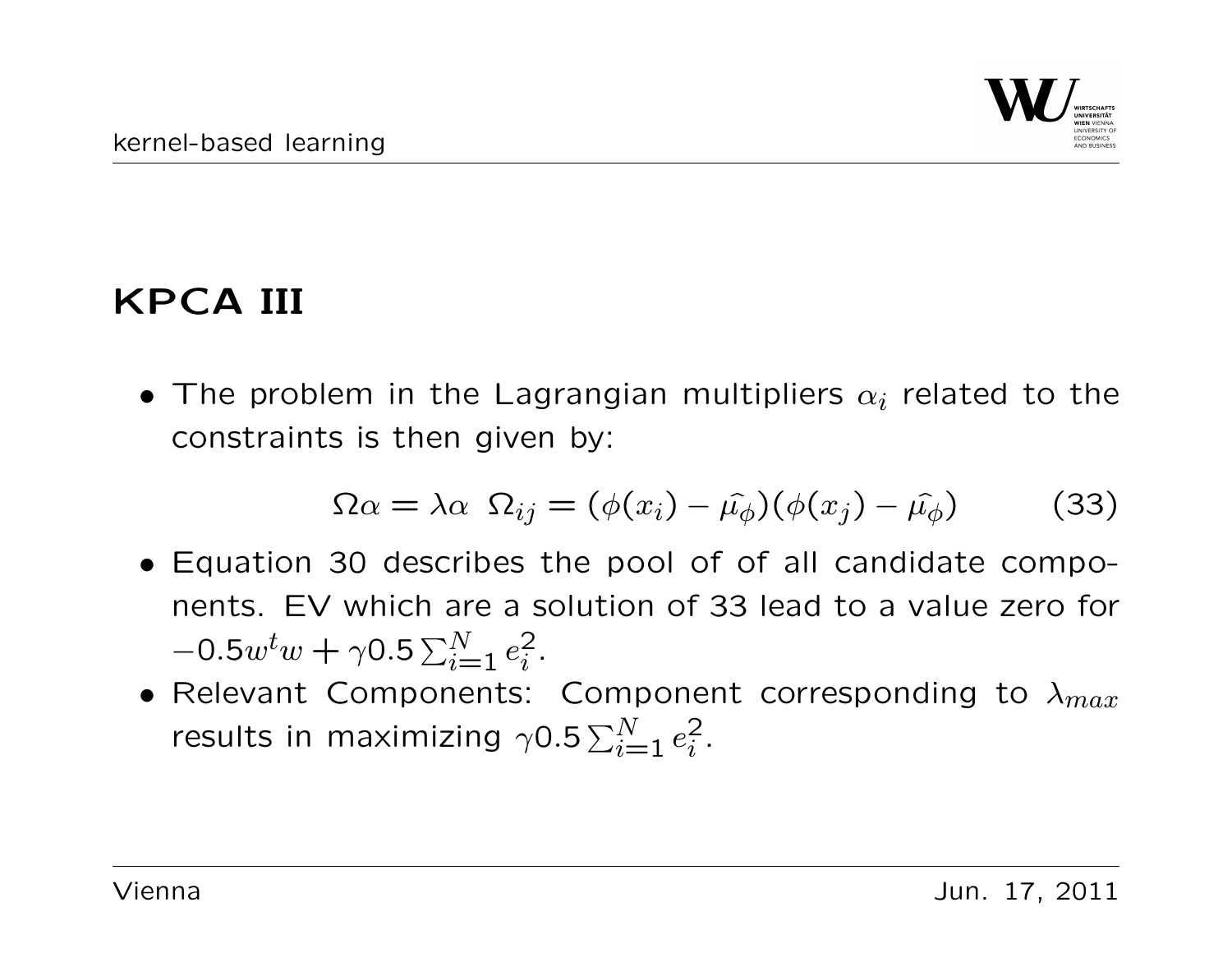# Primal or Dual?

Solving the Primal or Dual Problem?

- In case the feature map is finite dimensional and explicitly known one has the choice between solving the primal or dual problem.
- E.g., for the Gaussian kernel one can only solve the dual problem.
- Consider linear regression  $\widehat{y} = w^T x + b$  with  $w \in \mathbb{R}^d$ 
	- $-$  dual representation:  $\widehat{y} = \sum_{i=1}^N \alpha_i x_i^T$  ${}_{i}^{T}x_{i}+b$  with  $\alpha\in\mathbb{R}^{N}.$
	- $-$  d small and N large: solving the primal problem in  $w \in \mathbb{R}^d$ is more convenient.
	- $-$  d large and N small: solving the dual problem in  $\alpha \in \mathbb{R}^N$ is more convenient.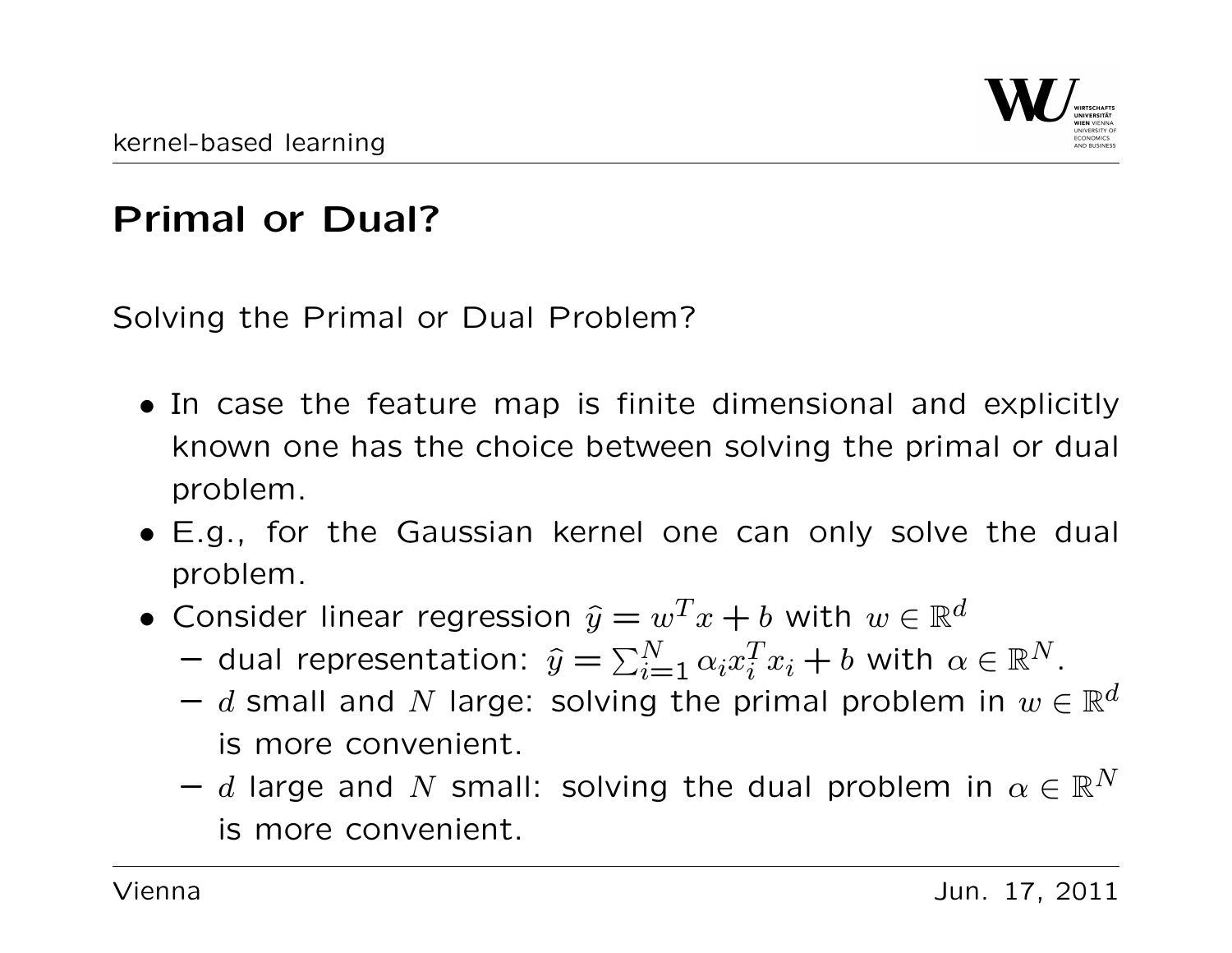## Kernel methods in R

R packages which allow to deal with kernel methods are e.g., e1071, klaR and kernlab.

- e1071 offers an interface to libsvm, a very efficient SVM implementation.
- klaR includes an interface to SVMlight.
- most of the libsvm and klaR SVM code is in  $C++$ .
- kernlab uses S4 class system.
- kernlab aims to allow the user to switch between kernels on an existing algorithm and even to create and use own kernel functions.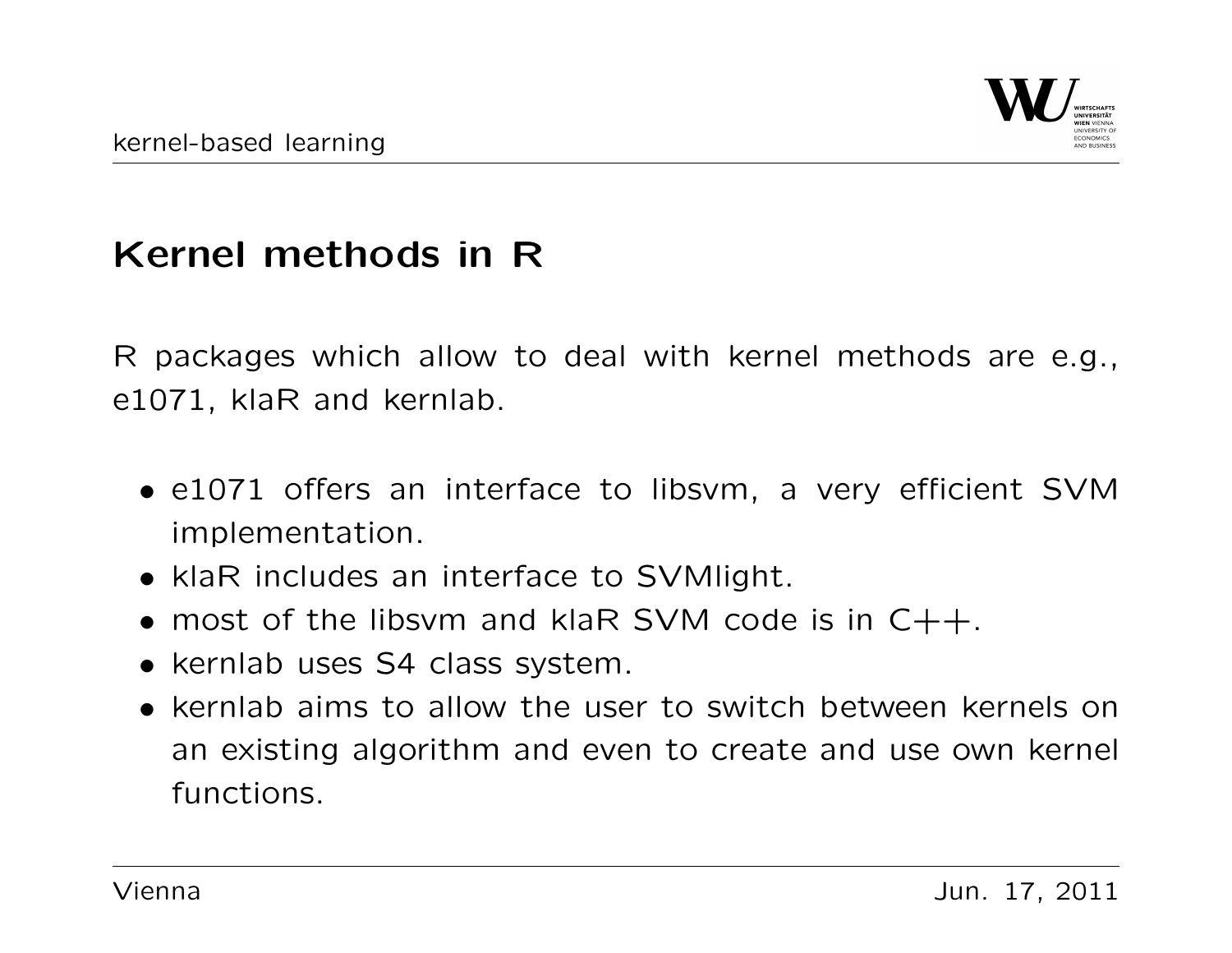#### kernlab

- We will use economic growth data to illustrate the methods described above.
- kernlab includes 7 different kernels (vanilladot, rbfdot, polydot, tanhdot, besseldot, laplacedot, anovadot).
- kernelMatirx computes  $k(x, x')$ , i.e., it computes K where  $K_{ij} = k(x_i, x_j).$